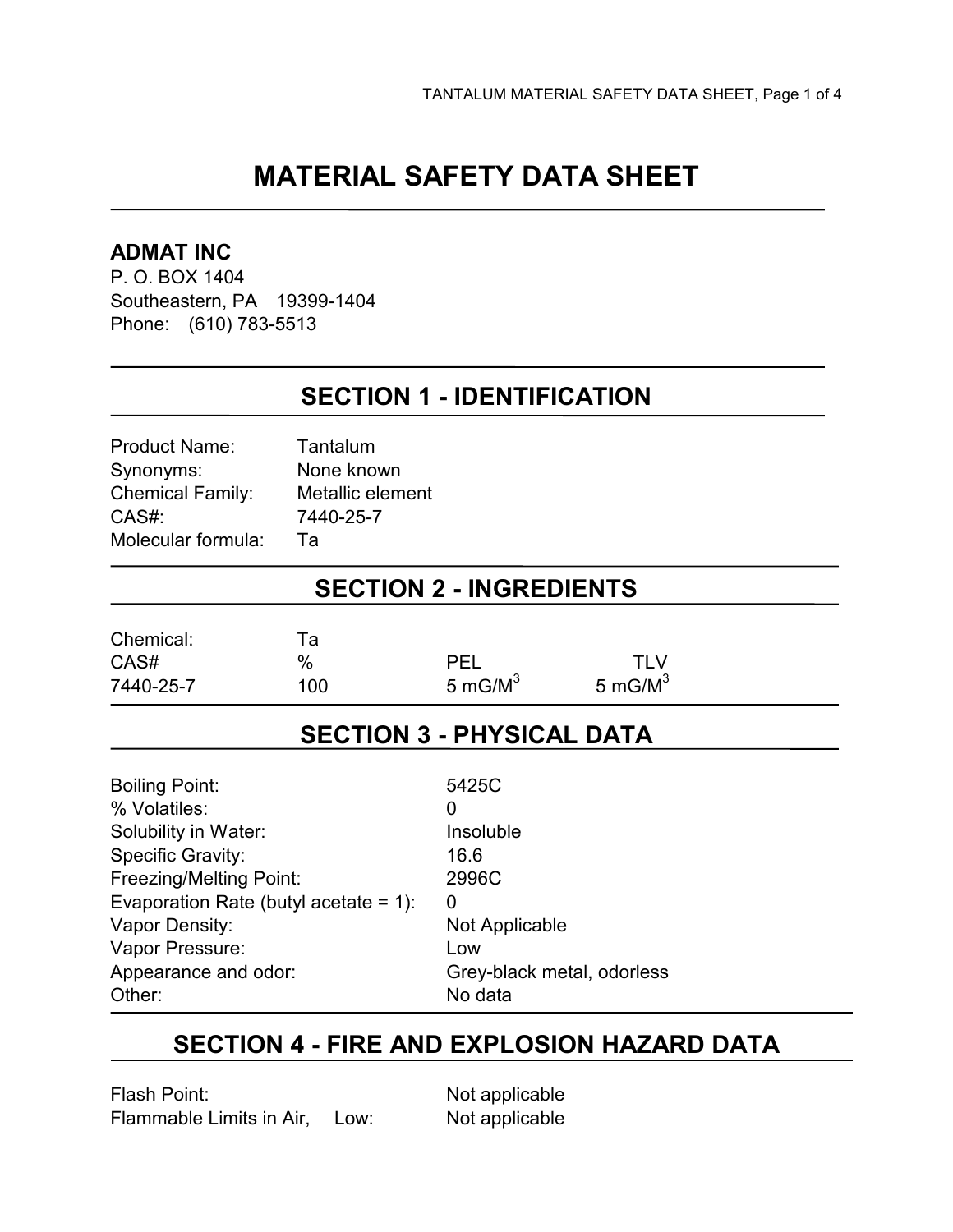High: Not applicable Auto-ignition Temperature: Minimum 300C for layer

630 for cloud

Extinguishing Media:

If involved in a fire, do not use water, carbon dioxide, or halogenated extinguishers. Use dry chemical extinguishing agents, dry sand, or dry ground dolomite.

Special Fire Fighting Procedures:

Use normal firefighting procedures which include wearing NIOSH/MSHA approved self-contained breathing apparatus, flame and chemical resistant clothing, hats, boots, and gloves. If without risk, remove material from fire area.

Unusual Fire and Explosion Hazards:

Tantalum in the solid state will not burn. Fine powder, wire, and foil may be a fire hazard, while fine powder dust may be an explosion hazard. When heated, all forms of the metal may react with water or steam to produce explosive hydrogen gas.

### **SECTION 5 - HEALTH DATA**

| OSHA (PEL):  | 5 mG/ $M3$ |
|--------------|------------|
| ACGIH (TLV): | 5 mG/ $M3$ |

A. ANIMAL TOXICITY

| Other: |         | Implant-rat Tdlo: 3760 mG/KG |
|--------|---------|------------------------------|
| LC50:  | No data |                              |
| LD50:  | No data |                              |

#### Equivocal tumorigenic agent by RTECS criteria

#### B. EFFECTS OF EXPOSURE

ACUTE EFFECTS

Ingestion:

None known. Evidence suggests low toxicity potential due to poor absorption.

Skin Contact: Powder or dust may cause irritation.

Eye Contact: Powder or dust may cause irritation.

Inhalation:

Powder or dust may irritate mucous membranes and upper respiratory tract.

Medical Conditions, if any, Aggravated by the Chemical:

Pre-existing respiratory conditions.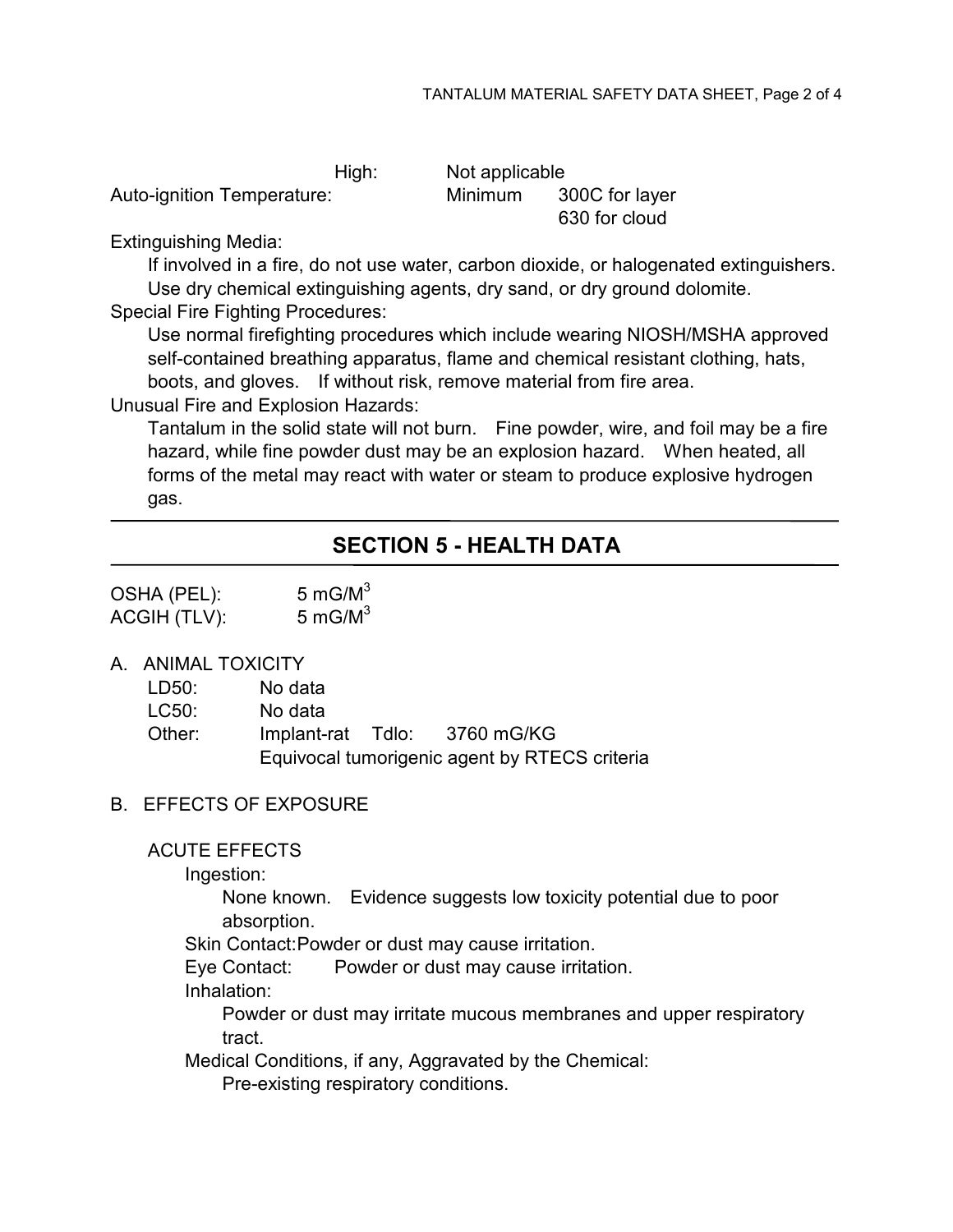Other Health Hazards: None known. Most Likely Routes of Entry: Ingestion

#### CHRONIC EFFECTS

Ingestion: None known. Skin Contact: None known. Eye Contact: None known. Inhalation: Tantalum dust has caused transient inflammatory lesions in the lungs of animals. Other: Equivocal tumorigenic agent by RTECS criteria.

Carcinogenicity:

NTP: No IARC: No OSHA: No EPA: No

#### C. EMERGENCY AND FIRST AID PROCEDURES

Ingestion:

No data available but one should obtain medical attention

Skin Contact:

Remove contaminated clothing, flood skin with large amounts of water. If irritation persists, seek medical attention.

Eye Contact:

Immediately flush eyes, including under eyelids, with large amounts of wate for at least 15 minutes. Call a physician.

Inhalation:

No Specific information available, one should obtain medical attention.

# **SECTION 6 - REACTIVITY**

Incompatibility:

Fluorine, bromine trifluoride, chlorine, strong alkali, hydrogen, hydrogen fluoride, lead chromate, strong oxidizers.

Hazardous Decomposition Products: None known.

Stability: Stable

Hazardous Polymerization: None known.

Other:

Powder may ignite spontaneously in air when finely divided. Powder reacts violently with fluorine and bromine trifluoride. Reactions of powder with oxidizers may cause fires and explosions.